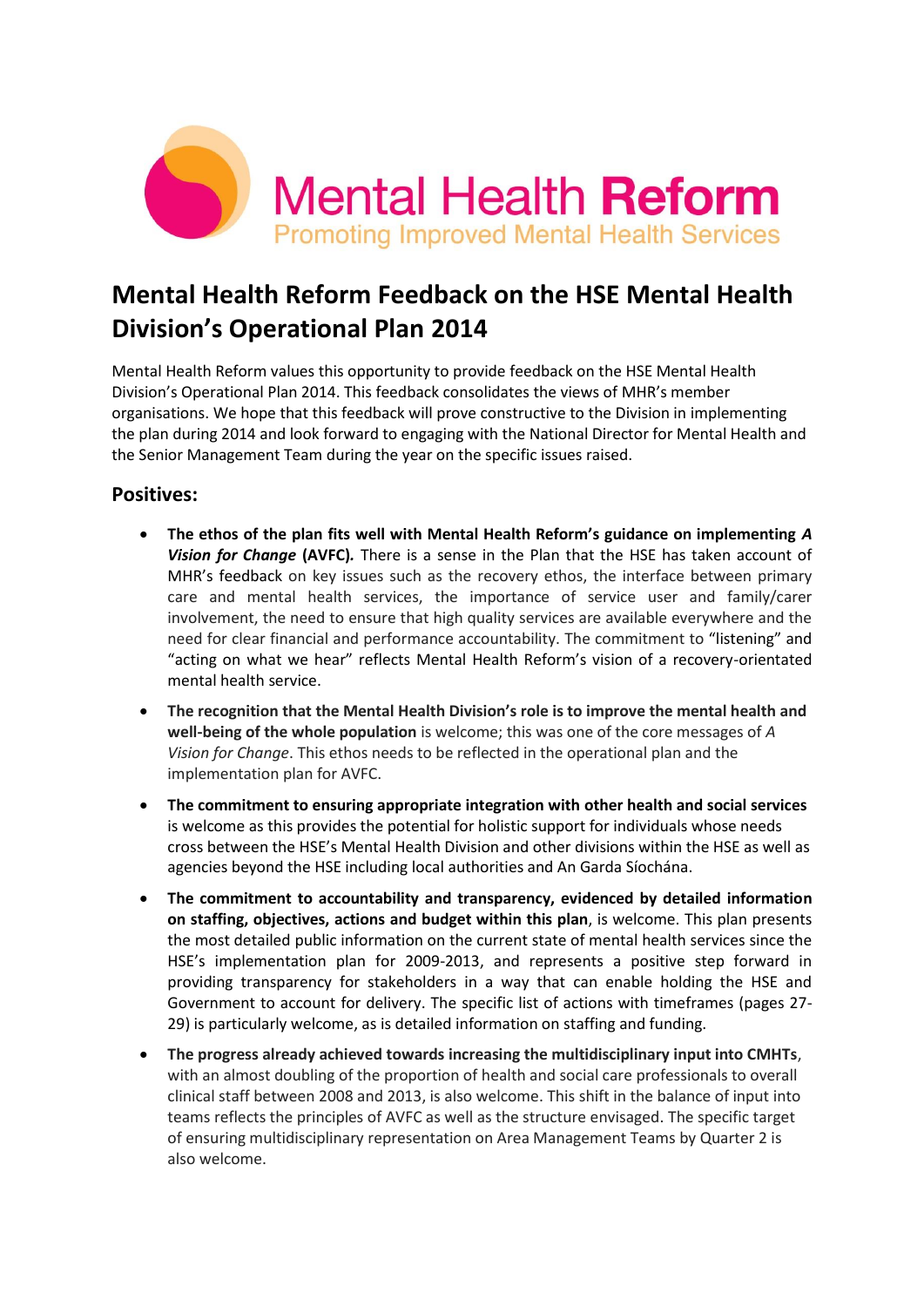### Mental Health Reform

Feedback on the HSE Mental Health Division's Operational Plan 2014

- The focus on **improving compliance with individual care planning** is welcome along with the recognition that good quality individual care planning is an indicator of overall service quality.
- The commitment to **assess access to psychological therapies and develop service guidance**  and data collection on this aspect of service delivery is welcome as a first step towards increasing access to talking therapies. This is a component of service choice that users of services have long sought and MHR would expect specific plans to implement universal access in the implementation plan for the remaining three years.
- The **appointment of a Head of Service User Engagement** is a powerful, symbolic statement on the value of the service user and family member voice within HSE mental health services management.
- The **appointment of a full Senior Management Team** for the Mental Health Division is welcome; MHR has long advocated for adequate resourcing of the role of the National Director for Mental Health and the establishment of such a team provides the potential for focussed leadership on the full implementation of AVFC.
- The commitment to **appoint a service user member of each Area Management Team and assign Team Coordinator responsibility for every CMHT by Quarter 2 is welcome**. These represent real, positive steps towards embedding AVFC across the services. There is concern, however, that the term 'service user' may exclude family members. It will be important to ensure that this role encompasses input from both people receiving mental health services and family members/carers who also have a role to play as partners in care.
- The **continued focus on improving Child & Adolescent Mental Health Services** is welcome, including completing the provision of age-appropriate acute beds as well as improving access to age-appropriate services for 16-17 year olds. It is important that the HSE fully complies with the Mental Health Commission's regulations on access to age-appropriate mental health services.
- The recognition of the **importance of 'culture change'** as well as structural change is welcome, including the **commitment to make the Advancing Recovery in Ireland project sustainable across the mental health services and consideration of strategies on peer support and voluntarism**. Culture change is something that MHR has long advised is necessary in order to truly fulfil AVFC. MHR would like to see more specifics on how that culture change will be developed and sustained across the services.

## **Points for improvement:**

- MHR **continues to be concerned that cuts in mental health service expenditure are being used to shore up the wider health service budget**. We note that the real maximum spend in 2014 is €756M, while the remaining €9M of the notional €765M budget will go to shore up the wider health service. In the context of a service which the HSE acknowledges is underfunded by international standards, at just 6.2% of total health service expenditure (see page 5), this seems unjustified.
- The Plan's statements sometimes appear more aspirational than operational. The Plan **lacks specific, measurable objectives for some of the key areas of delivery, including service user involvement, implementation of clinical care programmes, and mental health promotion**. While this is understandable given the timing of the plan relative to appointment of key senior staff, it will be important at the earliest opportunity to provide transparent, SMART objectives on these areas.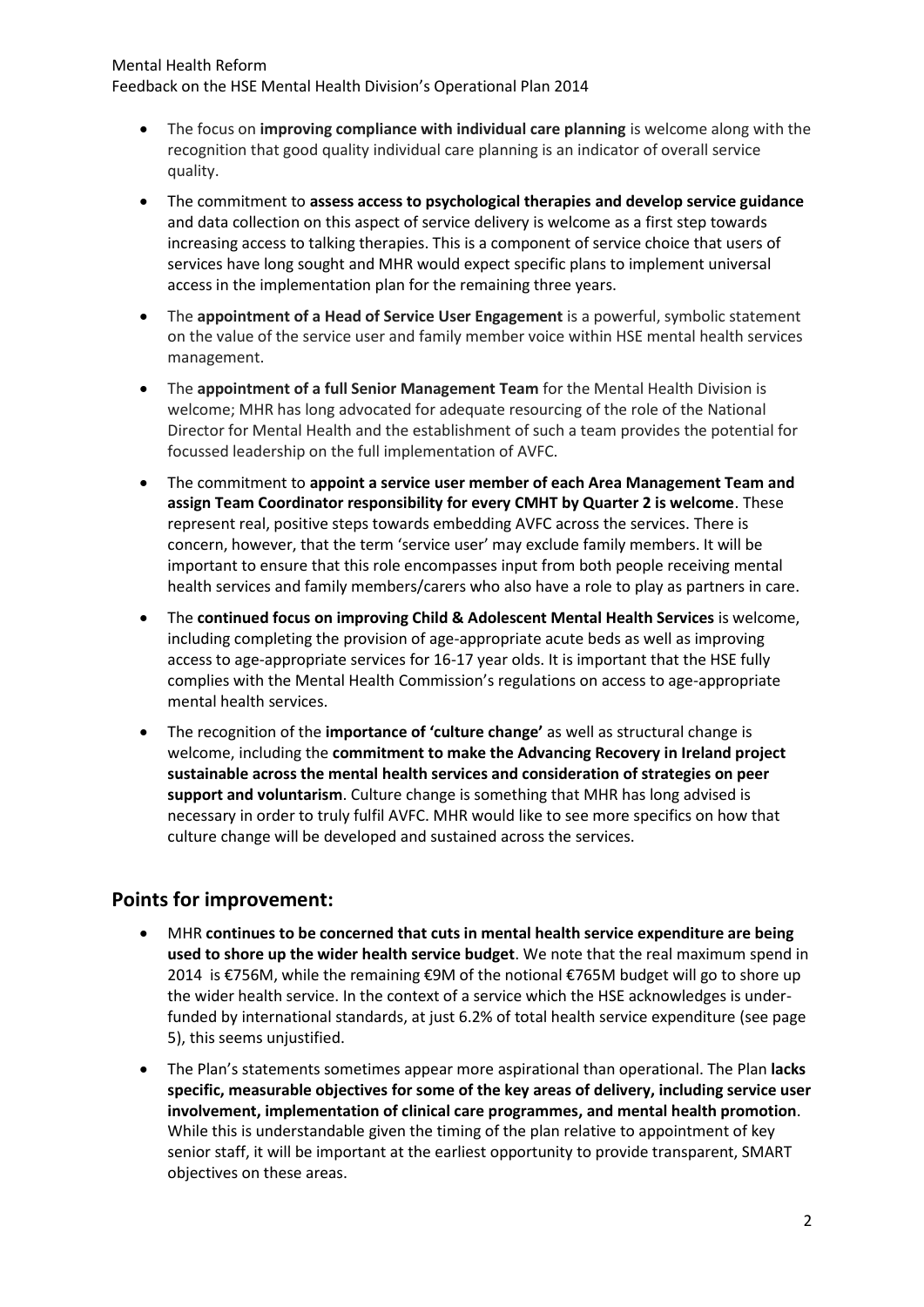#### Mental Health Reform

Feedback on the HSE Mental Health Division's Operational Plan 2014

- Some of the set **targets appear conservative**. For example, the commitment to achieve full compliance with the Mental Health Commission's regulation on individual care planning represents a low bar on quality, achieving the minimal compliance required by law and for approved centres only. Mental Health Reform would want to see more ambitious targets that reflect a striving for better quality in all services, including community-based, in future plans and in the Implementation Plan for AVFC. Similarly, **the readmission rate target of 67% of all admissions appears unambitious in the context of what has been shown to be achievable in Ireland.** For example, the North Kildare community-based service achieved a re-admission rate of 58% as reported in its value-for-money study. This suggests that a focus on lowering the readmission rate through introducing alternatives to admission such as home-based treatment, 7-day-a-week day hospital and other crisis supports may be effective. The target of 21.2 acute beds per 100K thus appears to be somewhat arbitrary and unrealistic without a corresponding target on building up alternatives to inpatient admission.
- MHR is concerned that **the description of the AVFC implementation plan seems to be focussed narrowly on a 'standard model of care'** that concerns quality issues, reducing variation, flow through service, integration with primary care, Team Coordinator role, involving service users/families, recovery focus and measurement. The Expert Group stated that the policy needed to be implemented in full:
	- "Recommendation 20.1: … The key recommendations of the policy must be seen as inter-related and interdependent and should be implemented as a complete plan."

There are many recommendations of AVFC for which there has yet to be planning or implementation, including but not limited to those around mental health promotion (Chapter 5), the provision of culturally sensitive services (Recommendation 4.8), services for people who are homeless, for people with an intellectual disability, for people with cooccurring mental health difficulties and problematic substance/alcohol abuse, for people with co-occurring physical and mental health difficulties, and others. **If the HSE is to fulfil its responsibilities under AVFC, it will be important that the implementation plan for the remaining three years encompass the entirety of those areas of the policy for which the HSE has lead responsibility.**

It is also important that the HSE engages in consultation with the community and voluntary sector on the implementation plan and provides an opportunity to draw from the expertise and experience within the community and voluntary sector.

 While the appointment of a Head of Service User Engagement is welcome, **the plan does not make specific commitments on the roll-out of service user involvement structures other than ensuring service user involvement on Area Management Teams and the Head of Service User Engagement.** MHR looks forward to engaging in the consultative processes and supporting the development of effective service user and family member/carer involvement mechanisms across the mental health services.

There is also no mention of service user and family member involvement in child and adolescent mental health services. The United Nations Convention on the Rights of the Child states that every child has a right to have a say in matters that affect them. The HSE's CAMHS may not be fully reflecting this aspiration. Because enlisting the input of children and adolescents is more complex than enlisting the involvement of adult service users, there is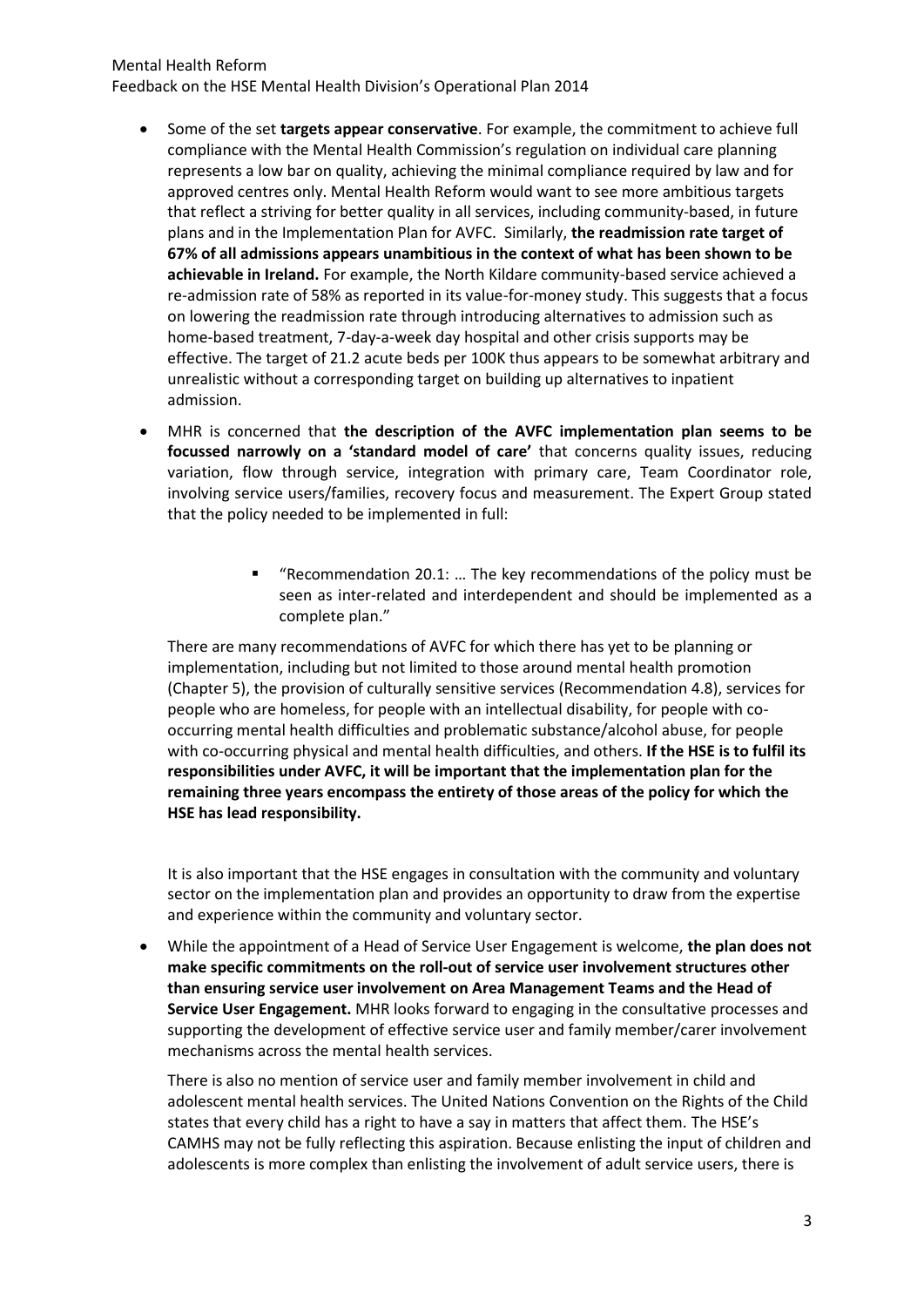### Mental Health Reform Feedback on the HSE Mental Health Division's Operational Plan 2014

concern that not enough is being done to actively, sincerely and realistically seek the input of both children and their families in the design of CAMHS services in Ireland.

- **More detail on the commitment to improving the quality of Individual Care Plans (ICPs)**  should be reflected in the plan, including a commitment to ensuring real involvement of service users and family members/carers, and genuine multidisciplinary planning. In recent reports of the Inspector for Mental Health Services, the Inspector reported that though most approved centres had improved in terms of patient ICPs, in many cases these plans varied considerably in terms of quality and often they were being filled in by nurses with little evidence of multidisciplinary input. High quality ICPs are crucial to ensuring the recovery ethos is followed and should be at the heart of good quality mental health services. They can be a powerful catalyst for operational improvement. There is a need to develop a national standard on individual care planning and to commit to meeting that standard.
- While the acknowledgement of the need for greater cross-HSE and cross-agency coordination is welcome, there is not enough focus on developing effective communication pathways between community mental health teams and local authorities, in particular on housing need. The statement that there will be a greater focus on non-acute bed provision (page 16) is unclear but seems to imply a reduction of places. If so, **it is important that the Mental Health Division engages at senior level with the Housing Agency and Local Authorities (in the context of the Housing Strategy for People with Disabilities) to ensure that adequate mental health and tenancy sustainment support is provided to individuals transitioning from HSE accommodation to mainstream community living situations**.
- While the commitment to multidisciplinary make up of teams is welcome, MHR is concerned that despite the large number of new recruits in 2013, there was a net increase to end November in overall Whole Time Equivalents of just 13 posts. **It is difficult to see how the vision set out in mental health policy can be achieved with such shortages in human resources**. The Child and Adolescent Community Mental Health Teams are a case in point with still only 44.6% of the recommended staffing in place.
- While the commitment to a 'new strategic framework for suicide prevention' is welcome, it is important to recognise that suicide prevention and mental health promotion are not equivalent. There is **still a need to implement the mental health promotion recommendations in AVFC** alongside the development of a suicide prevention programme. This could be reflected in the Division's implementation plan for the Healthy Ireland framework.
- **There is a general lack of attention to high-risk, disadvantaged groups that are in need of mental health services.** MHR is concerned that the plan has a disproportionate focus on the forensic mental health services, the general adult population and children and adolescents. There is relatively little attention to the needs of the elderly and those with an intellectual disability, while other disadvantaged or high-risk groups are wholly absent from the plan, including people with dual diagnosis of mental health and substance/alcohol abuse, people who are homeless, and members of ethnic minority groups (other than the Traveller Community who are mentioned in the list of actions). These disadvantaged groups are generally at higher risk of developing a mental health difficulty and so, if anything, should be prioritised in service delivery. Their needs should be acknowledged and prioritised and a specific plan set out for how the HSE will ensure that they can get access to good quality, appropriate mental health services.
- **Lack of ongoing support for those being transferred from long-term care.** In the context of the commitment to closing psychiatric hospitals and reducing inpatient bed provision, greater attention is needed to ensure the protection of those being transferred from long